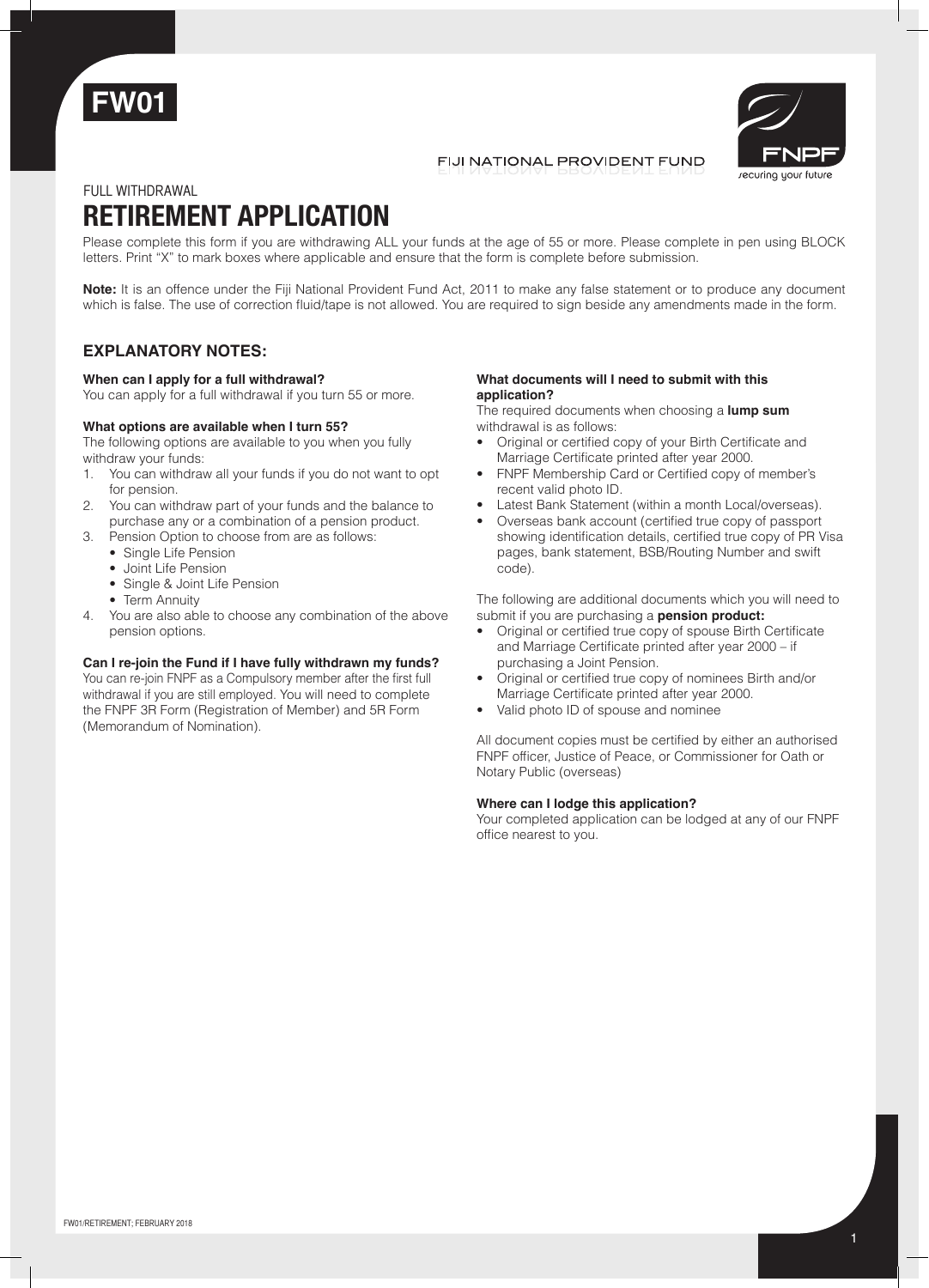# **SECTION A – KEY FEATURES STATEMENT ISSUED**

| 1. Date (DD/MM/YY):                                                                                                                                   | 2. Name of FNPF officer      |                                   |
|-------------------------------------------------------------------------------------------------------------------------------------------------------|------------------------------|-----------------------------------|
| 3. Signature of FNPF Officer:                                                                                                                         |                              |                                   |
| <b>SECTION B - PERSONAL DETAILS</b>                                                                                                                   |                              |                                   |
| 1. FNPF ID:                                                                                                                                           | 2. TIN No:                   |                                   |
| 3. Full Name (as on Birth Certificate):                                                                                                               |                              |                                   |
|                                                                                                                                                       |                              |                                   |
| Married Name:<br>(Optional for married women)                                                                                                         |                              |                                   |
| 4. Birth Registration Number:                                                                                                                         | 5. Date of Birth (DD/MM/YY): |                                   |
| $\mathsf{F}$<br>$\mathsf{M}% _{T}=\mathsf{M}_{T}\!\left( a,b\right) ,\ \mathsf{M}_{T}=\mathsf{M}_{T}\!\left( a,b\right) ,$<br>7. Email:<br>6. Gender: |                              |                                   |
| 8. Phone Contact: Home                                                                                                                                | b) Work                      | c) Mobile                         |
| 9. a) Postal Address:                                                                                                                                 |                              |                                   |
| b) Residential Address:                                                                                                                               |                              |                                   |
| 10. Preferred Communication -<br>Mobile                                                                                                               | Email<br>Postal              |                                   |
| INDEMNITY - the Fund will not be liable for disclosure of information on any of the preferred communication medium.                                   |                              |                                   |
| <b>SECTION C - EMPLOYMENT DETAILS</b>                                                                                                                 |                              |                                   |
| 1. Name of Last/Current Employer:                                                                                                                     |                              | 2. Last date Employed (DD/MM/YY): |
|                                                                                                                                                       |                              |                                   |
| 3. Address of Employer:                                                                                                                               |                              |                                   |
| 4. Detailed employment history (please use additional paper if not enough space)                                                                      |                              |                                   |
| <b>EMPLOYER NAME</b>                                                                                                                                  | <b>EMPLOYER ADDRESS</b>      | <b>PERIOD OF EMPLOYMENT</b>       |
|                                                                                                                                                       |                              |                                   |
|                                                                                                                                                       |                              |                                   |
|                                                                                                                                                       |                              |                                   |
|                                                                                                                                                       |                              |                                   |
|                                                                                                                                                       |                              |                                   |
|                                                                                                                                                       |                              |                                   |
| <b>SECTION D- RE-ENTRY DETAILS</b>                                                                                                                    |                              |                                   |
| Do you wish to re-join the Fund? Yes<br><b>No</b>                                                                                                     |                              |                                   |
| Please complete FNPF 3R Form and FNPF 5R Form if you are opting to re-join.                                                                           |                              |                                   |
| Note: Re Entry is only applicable if this is your first retirement withdrawal.                                                                        |                              |                                   |
| <b>SECTION E - RETIREMENT OPTIONS</b>                                                                                                                 |                              |                                   |
| Please indicate the relevant option(s) you wish to take and where you would like the interest for this full withdrawal added.                         |                              |                                   |
| Entitlement/Balance as at time of withdrawal: $\frac{1}{3}$                                                                                           |                              |                                   |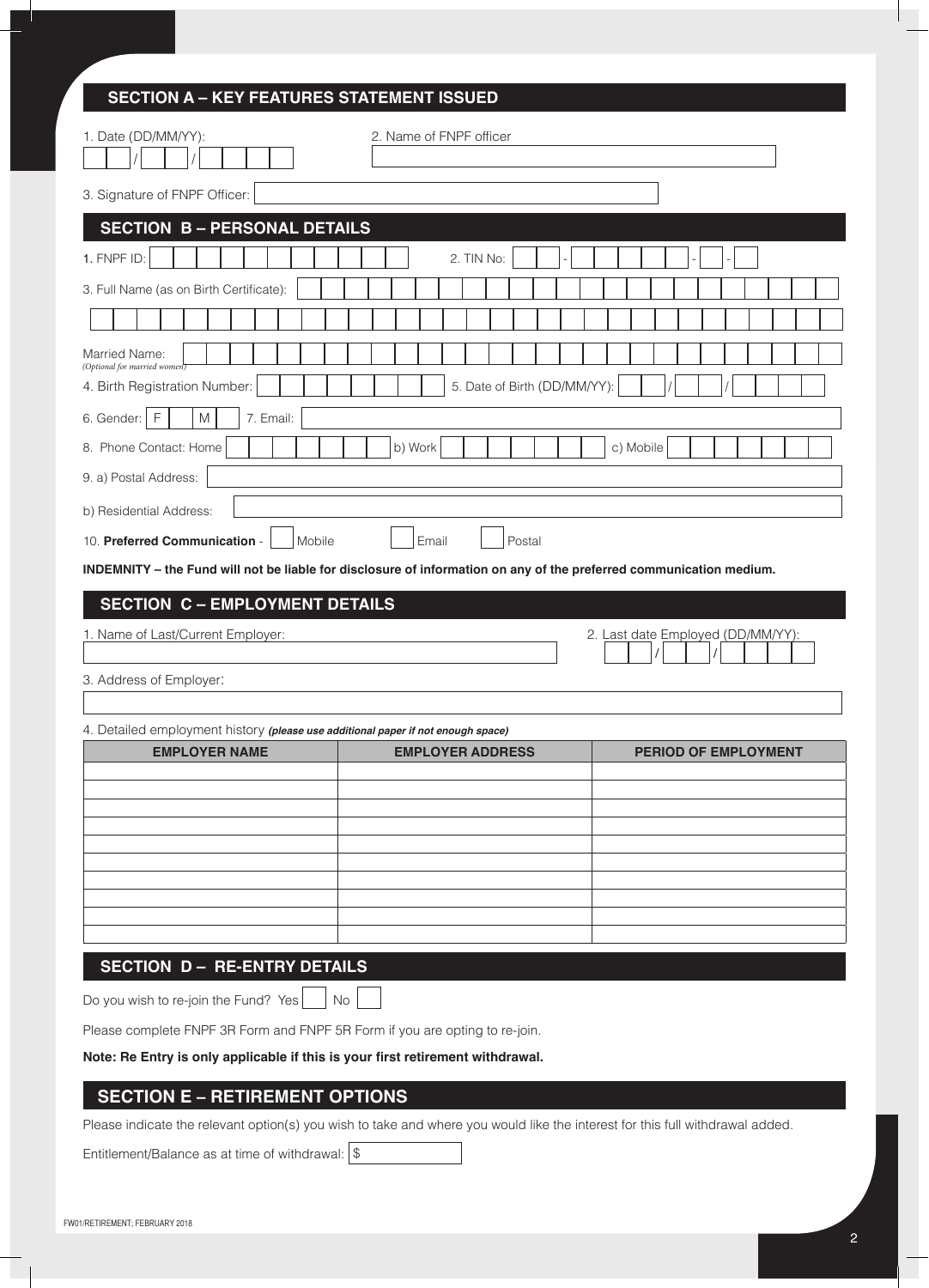| I wish to receive a LIFE PENSION                                                                                                     |                                    |          |  |  |                           |  |  | <b>OPTION ONE- LIFE PENSION</b>                                     |             |  |  |       |  |  |           |  |            |                                          |  |
|--------------------------------------------------------------------------------------------------------------------------------------|------------------------------------|----------|--|--|---------------------------|--|--|---------------------------------------------------------------------|-------------|--|--|-------|--|--|-----------|--|------------|------------------------------------------|--|
|                                                                                                                                      |                                    |          |  |  |                           |  |  |                                                                     |             |  |  |       |  |  |           |  |            |                                          |  |
| SINGLE PENSION of $ $ \$                                                                                                             |                                    |          |  |  |                           |  |  |                                                                     |             |  |  | Whole |  |  | Part      |  |            |                                          |  |
| If part pension, I would like this interest to be automatically added to this.                                                       |                                    |          |  |  |                           |  |  |                                                                     |             |  |  | Yes   |  |  | <b>No</b> |  |            |                                          |  |
|                                                                                                                                      |                                    |          |  |  |                           |  |  | <b>OPTION TWO - JOINT PENSION</b>                                   |             |  |  |       |  |  |           |  |            |                                          |  |
| JOINT PENSION of \$                                                                                                                  |                                    |          |  |  |                           |  |  |                                                                     |             |  |  |       |  |  |           |  |            |                                          |  |
| Note: If you have indicated a joint option please complete the following                                                             |                                    |          |  |  |                           |  |  |                                                                     |             |  |  |       |  |  |           |  |            | 1 passport size photo                    |  |
| Name of Spouse:                                                                                                                      |                                    |          |  |  |                           |  |  |                                                                     |             |  |  |       |  |  |           |  | by JP/     | of Spouse duly certified                 |  |
| FNPF ID (if any):                                                                                                                    |                                    |          |  |  |                           |  |  |                                                                     |             |  |  |       |  |  |           |  |            | Commissioner of<br>Oath or Notary Public |  |
| Date of Birth (DD/MM/YY):                                                                                                            |                                    |          |  |  |                           |  |  |                                                                     |             |  |  |       |  |  |           |  | (overseas) |                                          |  |
| Signature of Spouse:                                                                                                                 |                                    |          |  |  |                           |  |  |                                                                     |             |  |  |       |  |  |           |  |            |                                          |  |
|                                                                                                                                      |                                    |          |  |  |                           |  |  | <b>OPTION THREE - TERM ANNUITY</b>                                  |             |  |  |       |  |  |           |  |            |                                          |  |
| I wish to allocate the amount specified below the Term of (you may choose one or any combination of the following and the cor-       |                                    |          |  |  |                           |  |  |                                                                     |             |  |  |       |  |  |           |  |            |                                          |  |
| responding amount on the space provided)                                                                                             |                                    |          |  |  |                           |  |  |                                                                     |             |  |  |       |  |  |           |  |            |                                          |  |
| 5 years \$<br>a.                                                                                                                     |                                    |          |  |  |                           |  |  |                                                                     |             |  |  |       |  |  |           |  |            |                                          |  |
|                                                                                                                                      |                                    |          |  |  |                           |  |  | <b>OPTION FOUR - LUMP SUM WITHDRAWAL</b>                            |             |  |  |       |  |  |           |  |            |                                          |  |
| I wish to receive a LUMP SUM                                                                                                         |                                    |          |  |  |                           |  |  |                                                                     |             |  |  | Whole |  |  | Part      |  |            |                                          |  |
| If part lump sum, I would like this interest to be automatically added to this.                                                      |                                    |          |  |  |                           |  |  |                                                                     |             |  |  | Yes   |  |  | Nο        |  |            |                                          |  |
|                                                                                                                                      |                                    |          |  |  |                           |  |  |                                                                     |             |  |  |       |  |  |           |  |            |                                          |  |
| 1 passport size photo<br>of Nominee duly                                                                                             | Relationship:<br>FNPF ID (if any): |          |  |  |                           |  |  |                                                                     |             |  |  |       |  |  |           |  |            |                                          |  |
| certified by JP/<br>Commissioner of                                                                                                  |                                    |          |  |  | Date of Birth (DD/MM/YY): |  |  |                                                                     |             |  |  |       |  |  |           |  |            |                                          |  |
| Oath or Notary Public<br>(overseas)                                                                                                  |                                    |          |  |  |                           |  |  |                                                                     |             |  |  |       |  |  |           |  |            |                                          |  |
|                                                                                                                                      |                                    |          |  |  |                           |  |  |                                                                     |             |  |  |       |  |  |           |  |            |                                          |  |
|                                                                                                                                      |                                    | Address: |  |  |                           |  |  |                                                                     |             |  |  |       |  |  |           |  |            |                                          |  |
|                                                                                                                                      |                                    |          |  |  |                           |  |  | FNPF reserves the right to request further information if required. |             |  |  |       |  |  |           |  |            |                                          |  |
| <b>SECTION G - LUMP SUM PAYMENT DETAILS</b>                                                                                          |                                    |          |  |  |                           |  |  |                                                                     |             |  |  |       |  |  |           |  |            |                                          |  |
|                                                                                                                                      |                                    |          |  |  |                           |  |  |                                                                     |             |  |  |       |  |  |           |  |            |                                          |  |
| You are required to complete this section indicating the method of payment and payment details:<br>Deposit to my local bank account: |                                    |          |  |  |                           |  |  |                                                                     |             |  |  |       |  |  |           |  |            |                                          |  |
| <b>Account Name:</b>                                                                                                                 |                                    |          |  |  |                           |  |  |                                                                     |             |  |  |       |  |  |           |  |            |                                          |  |
| Bank Name:                                                                                                                           |                                    |          |  |  |                           |  |  |                                                                     | Account No: |  |  |       |  |  |           |  |            |                                          |  |
| Deposit to my Overseas bank account via Telegraphic Transfer:                                                                        |                                    |          |  |  |                           |  |  |                                                                     |             |  |  |       |  |  |           |  |            |                                          |  |
| <b>Account Name:</b>                                                                                                                 |                                    |          |  |  |                           |  |  |                                                                     |             |  |  |       |  |  |           |  |            |                                          |  |
| <b>Bank Name:</b>                                                                                                                    |                                    |          |  |  |                           |  |  |                                                                     |             |  |  |       |  |  |           |  |            |                                          |  |
| Account No:                                                                                                                          |                                    |          |  |  |                           |  |  | <b>BSB/ Routing:</b><br>Number                                      |             |  |  |       |  |  |           |  |            |                                          |  |
| Swift Code:                                                                                                                          |                                    |          |  |  |                           |  |  |                                                                     |             |  |  |       |  |  |           |  |            |                                          |  |
| <b>Bank Address:</b>                                                                                                                 |                                    |          |  |  |                           |  |  |                                                                     |             |  |  |       |  |  |           |  |            |                                          |  |
| Mail Bank Draft to my Overseas address:                                                                                              |                                    |          |  |  |                           |  |  |                                                                     |             |  |  |       |  |  |           |  |            |                                          |  |
|                                                                                                                                      |                                    |          |  |  |                           |  |  |                                                                     |             |  |  |       |  |  |           |  |            |                                          |  |